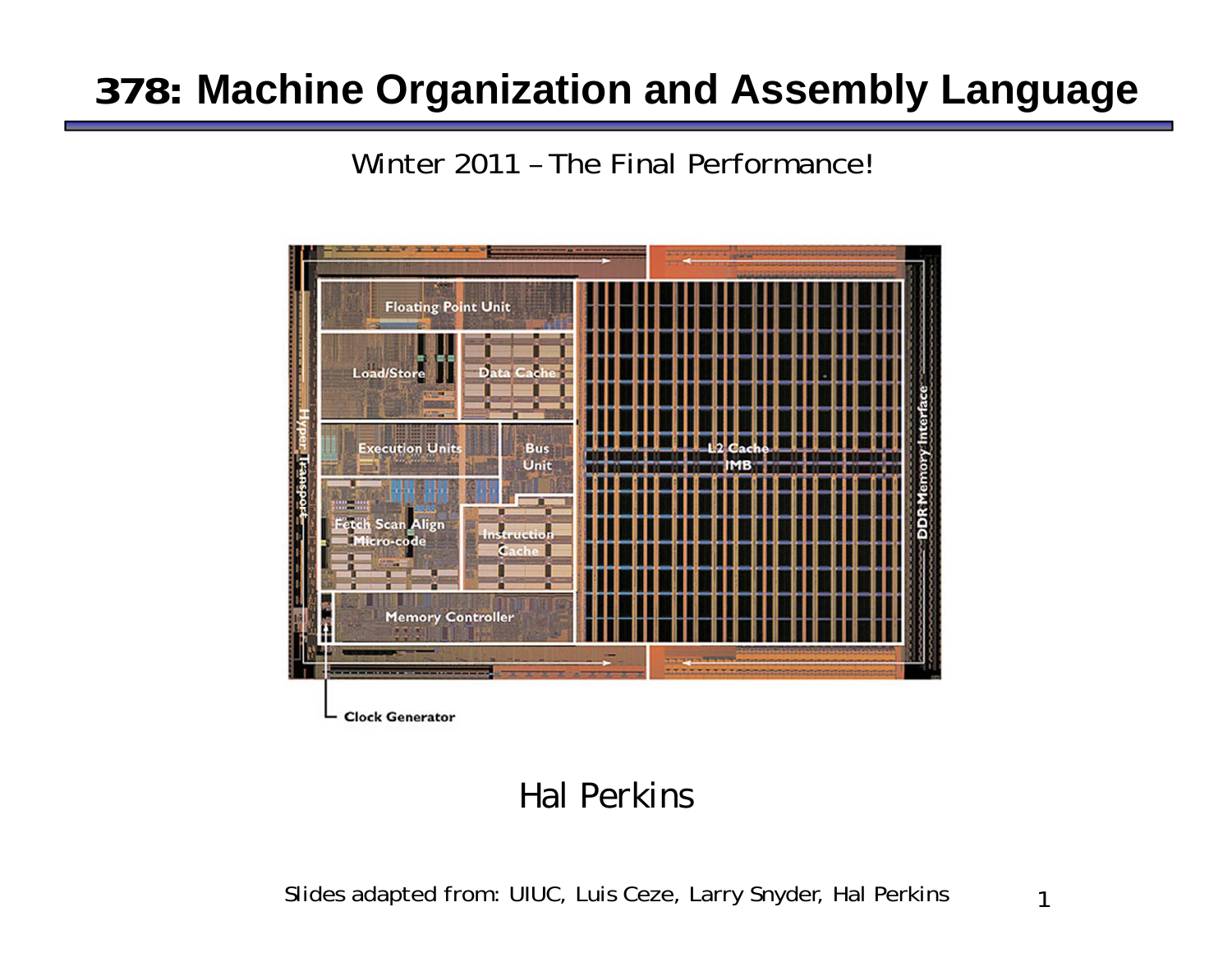## **What is computer architecture about?**

 $\blacksquare$ Computer architecture is the study of building computer systems.

![](_page_1_Figure_2.jpeg)

- $\blacksquare$  CSE378 is roughly split into three parts.
	- The first third discusses instruction set architectures—the bridge between hardware and software.
	- $\mathcal{L}^{\text{max}}$  Next, we introduce more advanced processor implementations. The focus is on pipelining, which is one of the most important ways to improve performance.
	- $\sim$ Finally, we talk about memory systems, I/O, and how to connect it all together.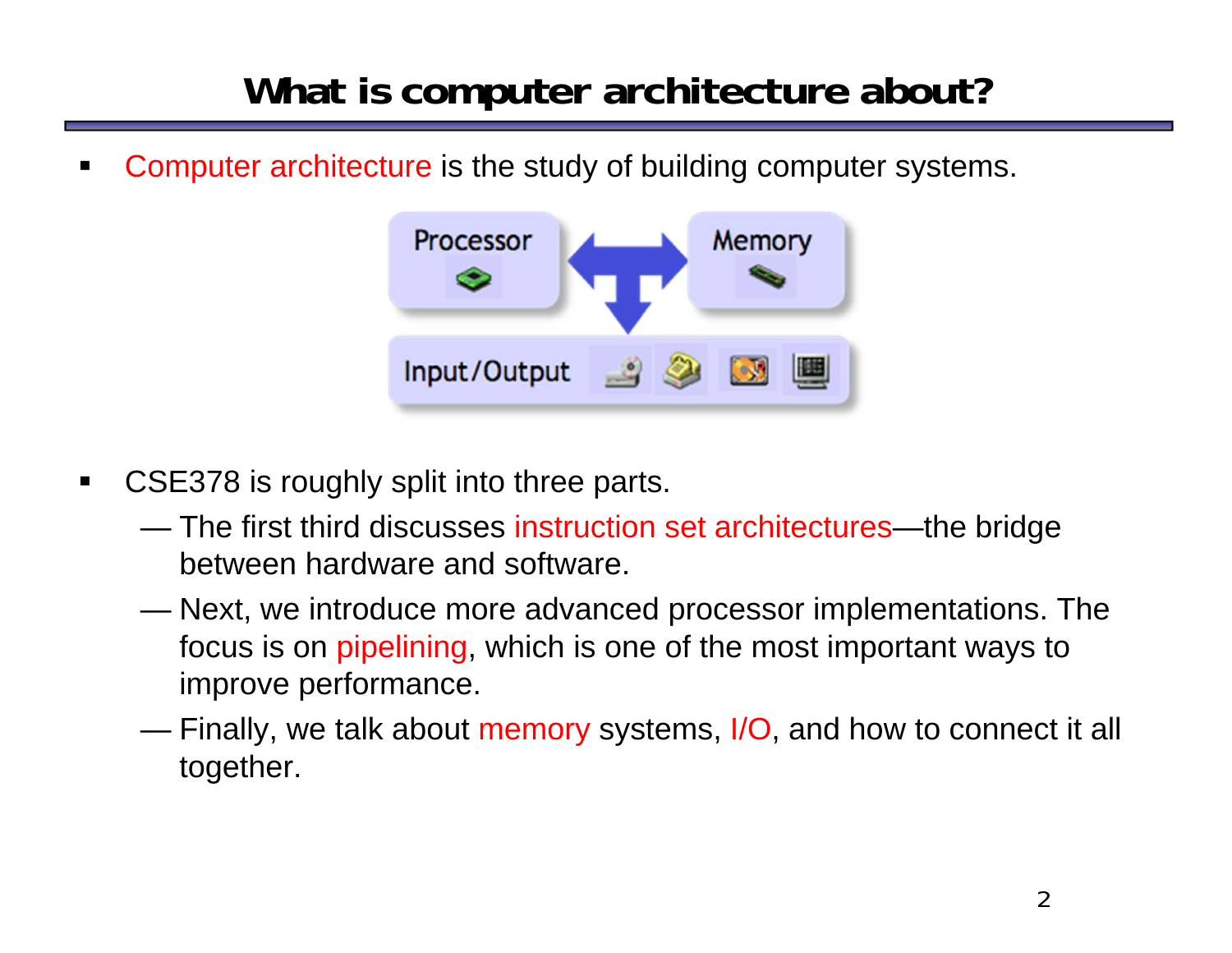# **Why should you care?**

- $\blacksquare$ It is interesting.
	- $\sim$ You will learn how a processor actually works!
- $\blacksquare$  It will help you be a better programmer.
	- — Understanding how your program is translated to assembly code lets you reason about correctness and performance.
	- — $-$  Demystify the seemingly arbitrary (*e.g.,* bus errors, segmentation faults)
- $\blacksquare$  Many cool jobs require an understanding of computer architecture.
	- —The cutting edge is often pushing computers to their limits.
	- — $-$  Supercomputing, games, portable devices, etc.
- $\blacksquare$  Computer architecture illustrates many fundamental ideas in computer science
	- —Abstraction, caching, and indirection are CS staples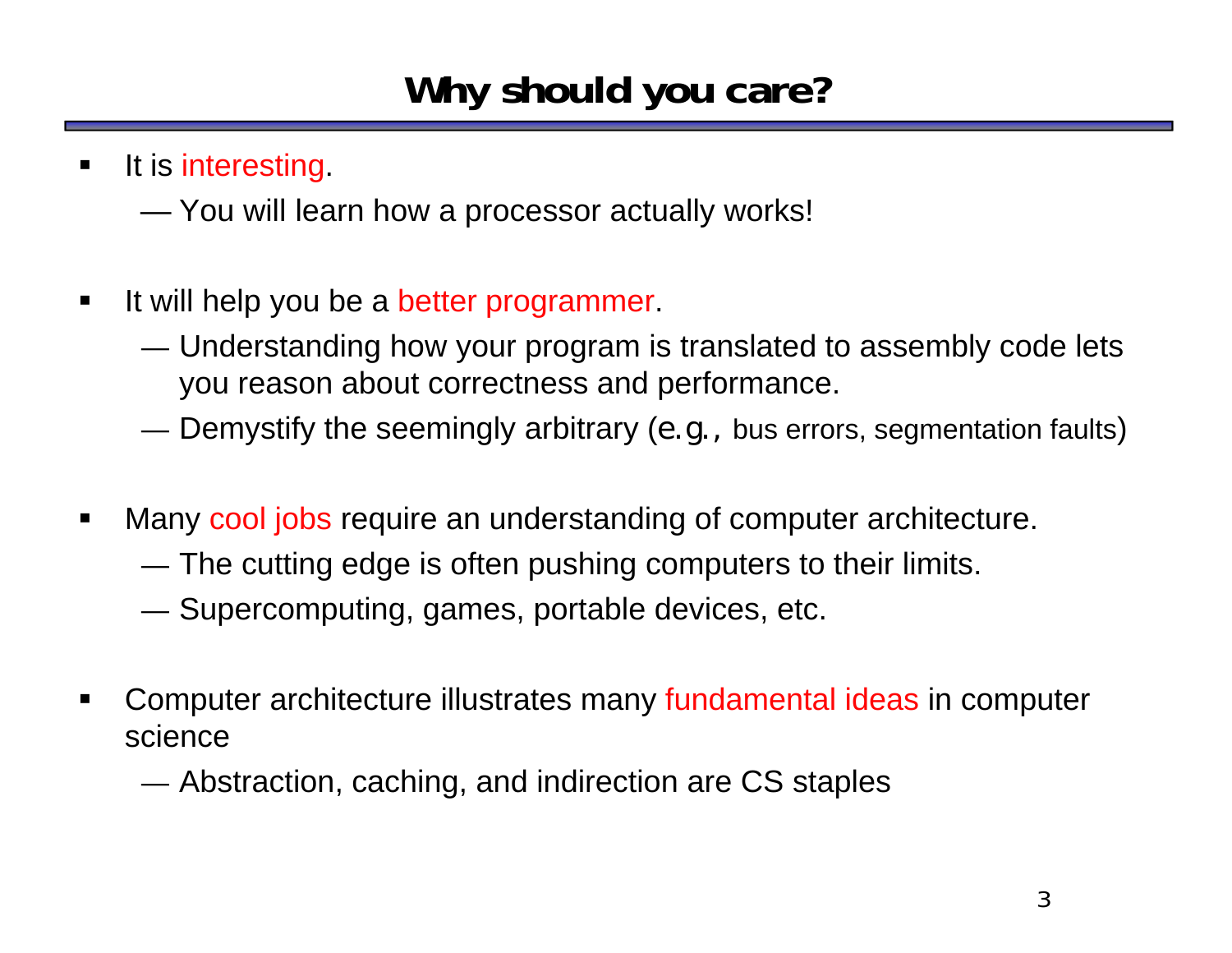## **CSE 370 vs. CSE 378**

- $\blacksquare$  This class expands upon the computer architecture material from the last few weeks of CSE370, and we rely on many other ideas from CS370.
	- $\sim$  Understanding binary, hexadecimal and two's-complement numbers is still important.
	- Devices like multiplexers, registers and ALUs appear frequently. You should know what they do, but not necessarily how they work.
	- ——————————————— Finite state machines and sequential circuits will appear again.
- $\blacksquare$  We do *not* spend time with logic design topics like Karnaugh maps, Boolean algebra, latches and flip-flops.

![](_page_3_Picture_6.jpeg)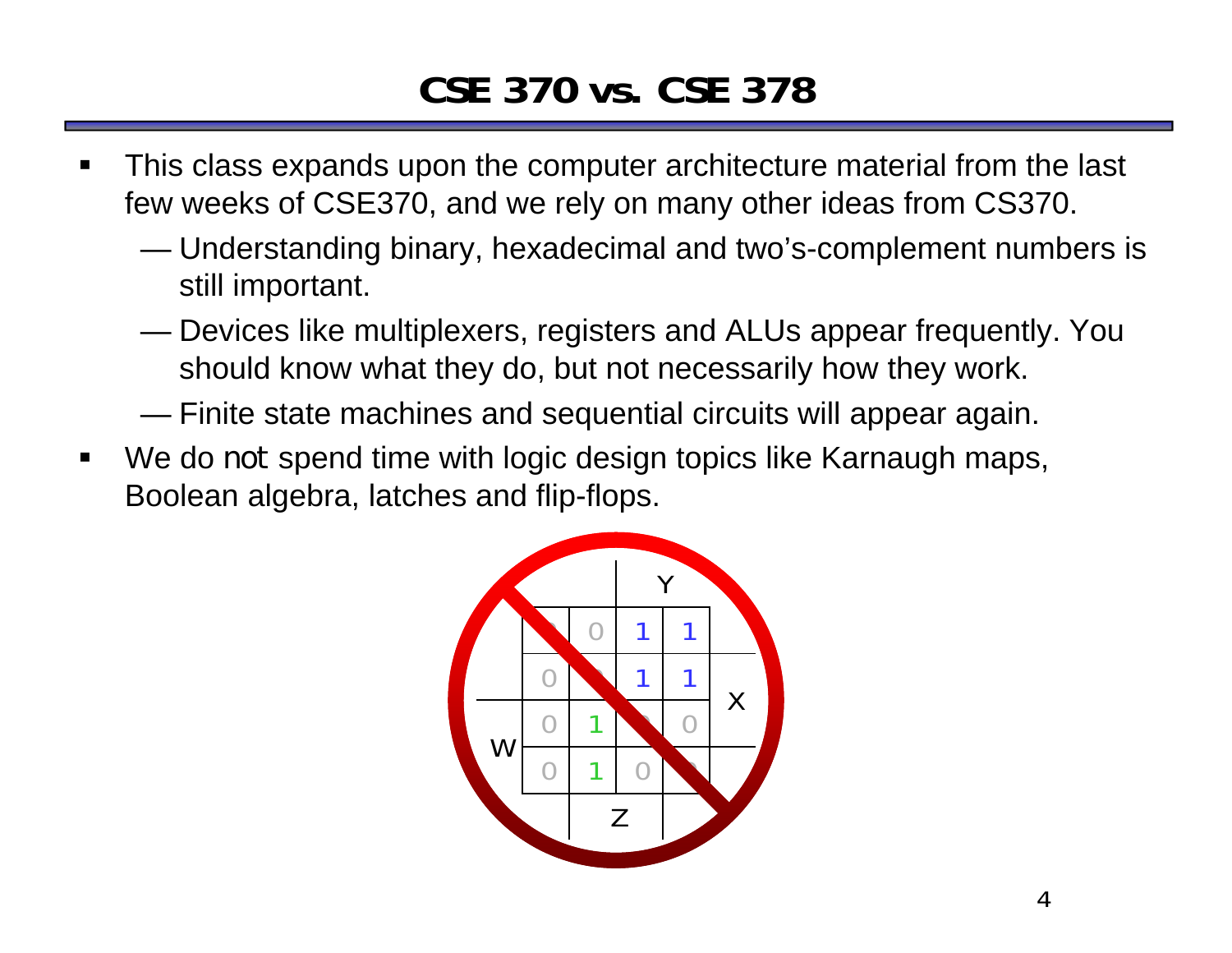## **CSE 370/378 vs CSE 351/351**

- $\blacksquare$  370/378 is "bottom-up" – from gates to logic units to registers, datapath, control to make up a processor
- $\blacksquare$  351/352 is "middle-down" – start with registers, instructions, what the compiled code does (351), then down to implementation – registers, logic units, datapath, control (352)
- $\blacksquare$  MIPS (378) vs x86 (351)
	- ———————————————— Important thing is to learn a first machine at the instruction set level
	- ———————————————— You will pick up many others during your career but the basic ideas are the same
	- $\sim$ If we have time at the end of the quarter we'll take a quick look at x86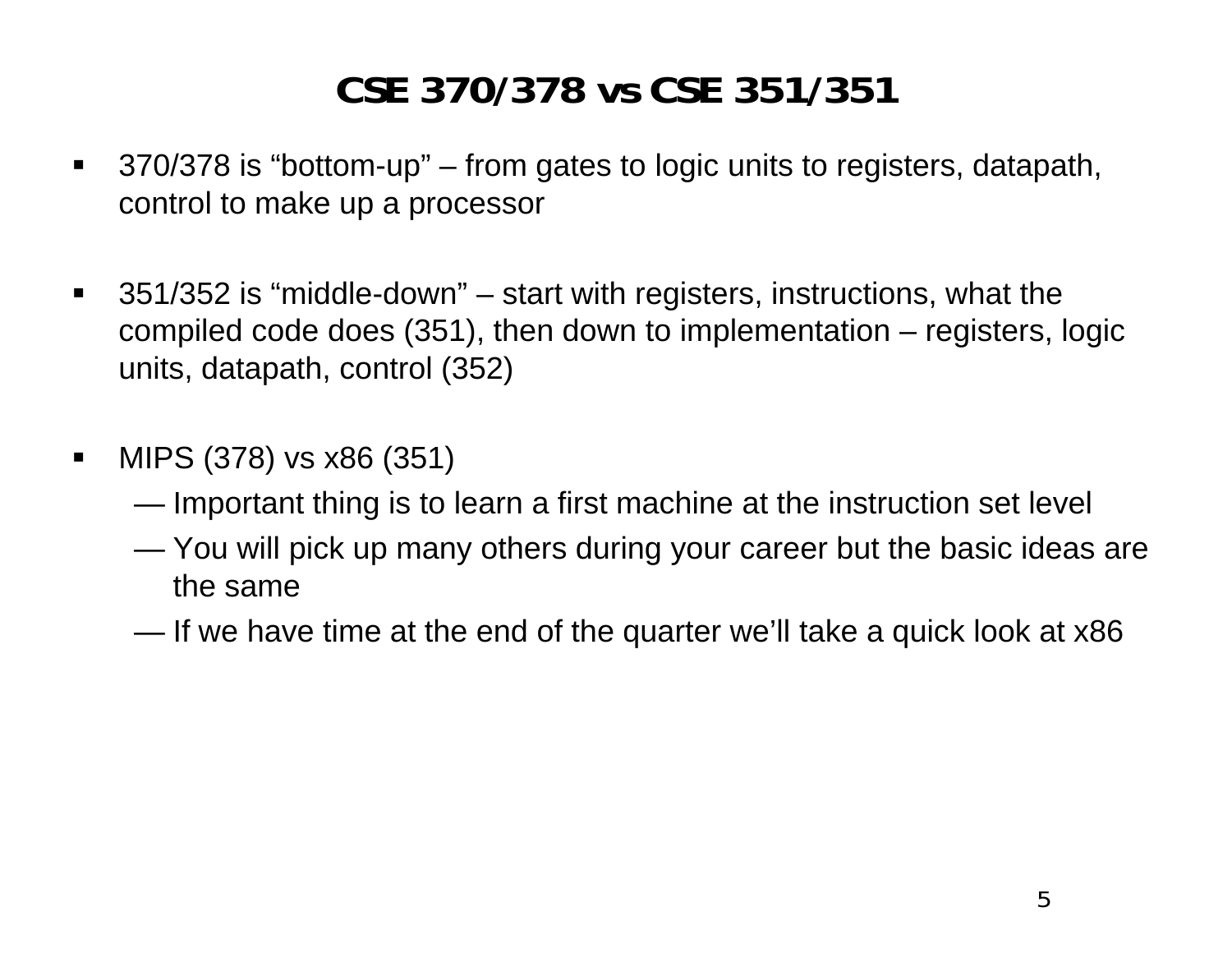#### **Who we are**

- $\blacksquare$  *Instructor*: **Hal Perkins, perkins@cs, Office: CSE 548**
- $\blacksquare$  *Teaching Assistants*: **Aaron Miller ajmiller@cs Steven Lockhart srl7@cs**
- $\blacksquare$  *Communications*
	- course webpage: http://www.cs.washington.edu/education/courses/378/11wi/
	- discussion board please join in!
	- mailing list (mostly for announcements from course staff)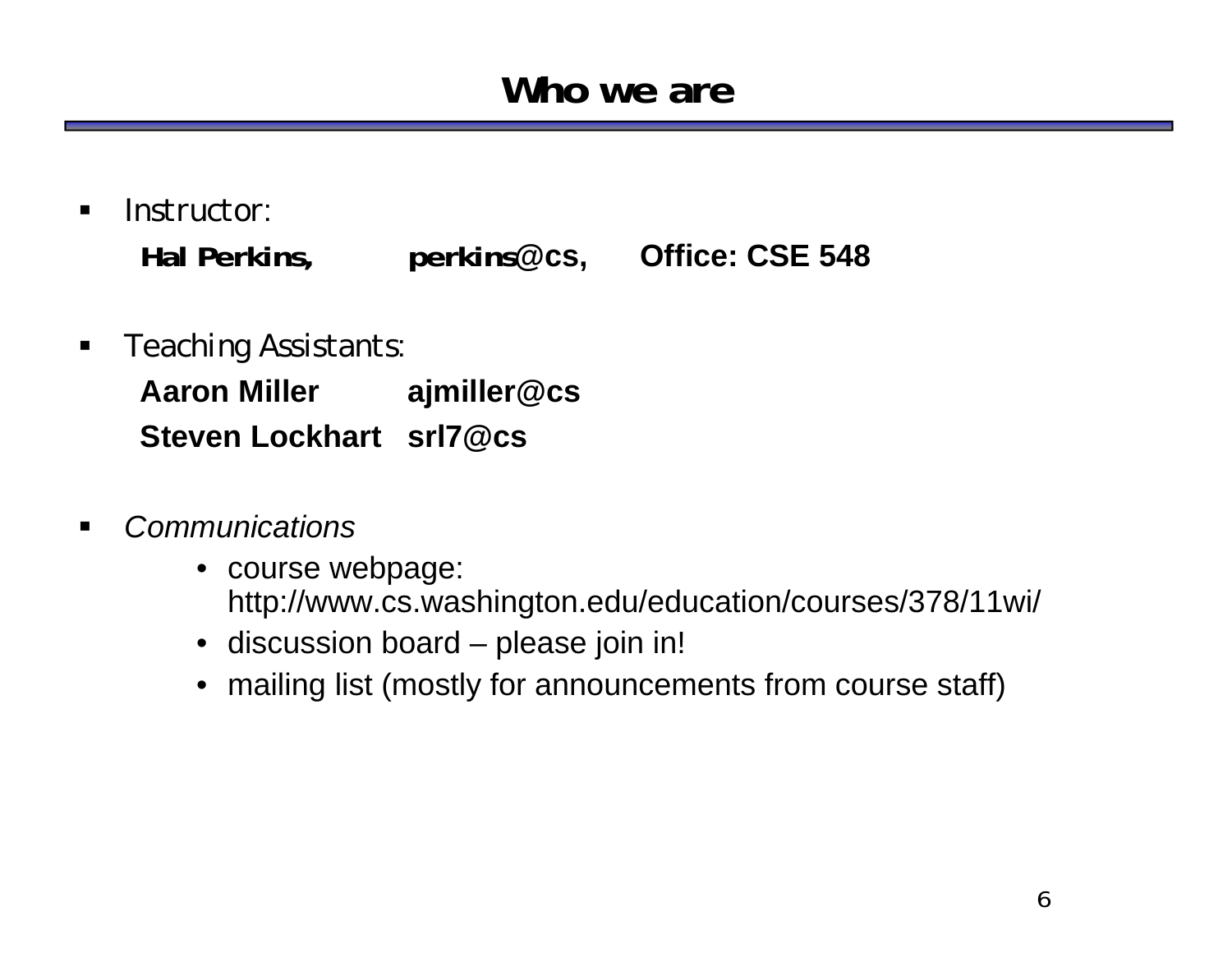## **Who are you?**

- $\blacksquare$ 32 students as of last night
- $\blacksquare$ Who has written programs in assembly before?
- $\blacksquare$ Anyone designed HW before?
- $\blacksquare$ Written a threaded program before?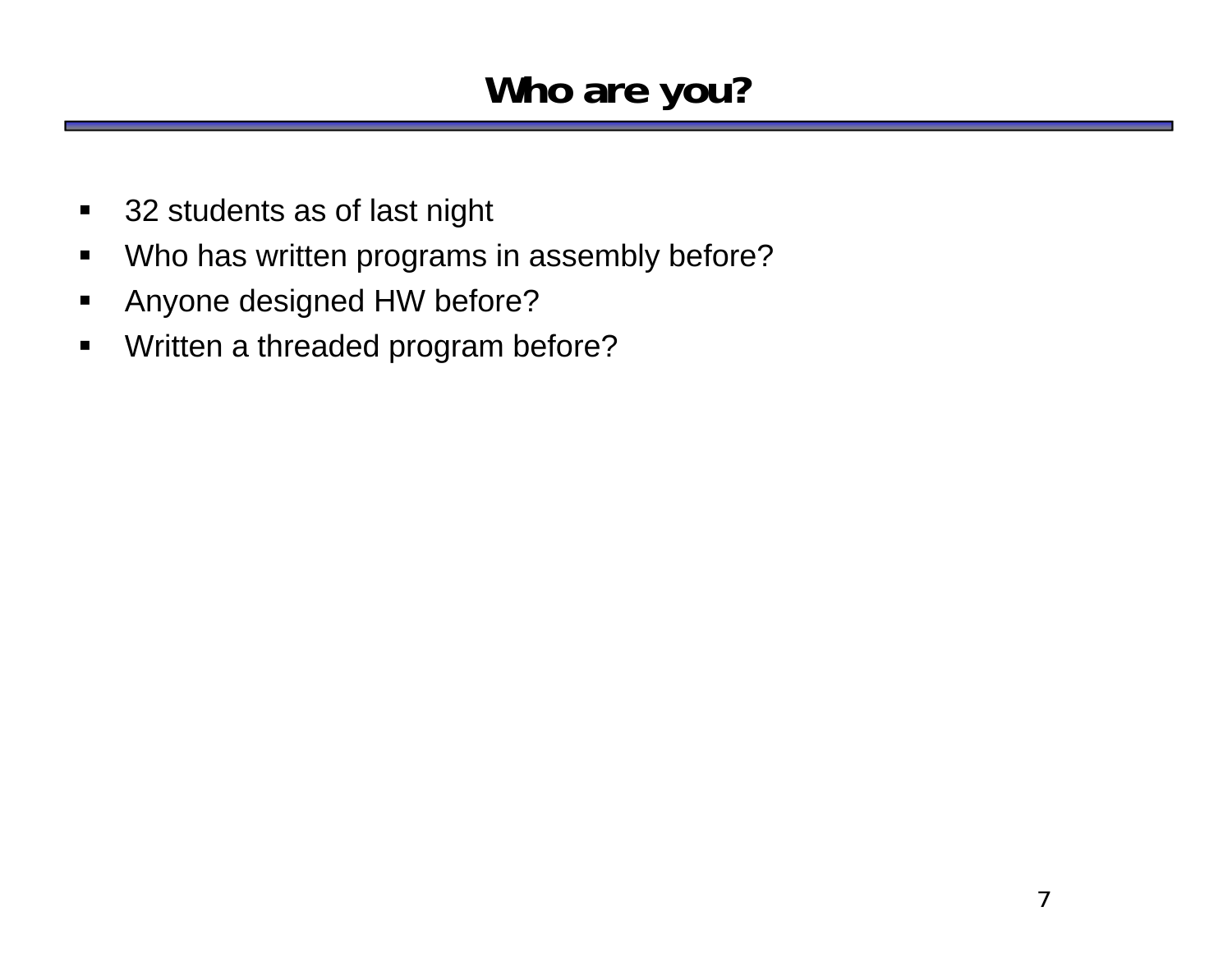## **Administriva – The Course**

The textbook provides the most comprehensive coverage (it's a beautiful textbook, easy to read & use)

> • *Computer Organization and Design*, Patterson and Hennessy, 4th Edition

Lectures will present course material TAKE NOTES

Sections, you signed up for one; here's how they work

- We have CSE 003 Lab (2:30-5:30) for "lab work"
- We'll use Loew 216 for "classroom work" during the first hour of labs as needed

—Labs will meet there this week!

- Use lab time wisely, because we won't usually be around at other times
- Don't expect to finish lab projects during your official lab time – start immediately and plan on outside time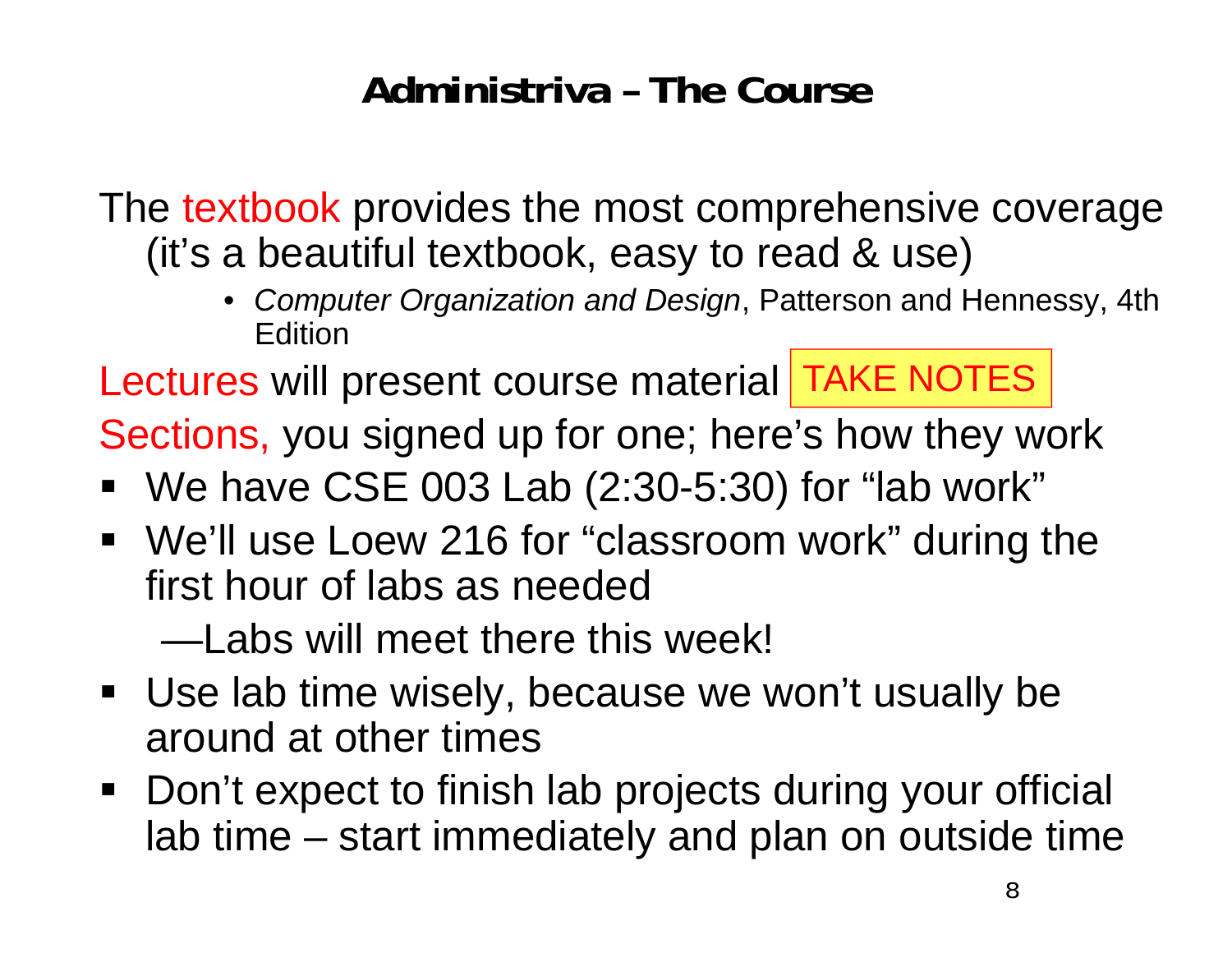## **Administrivia – The Grading**

## Grading

- Lab assignments: 25%
- Homeworks: 15%
- Midterm: 20%
- Final: 35%
- Participation: 5%

## Midterm: Friday, Feb. 11, in class

Final: Monday, March 14, **8:30** am. (sorry)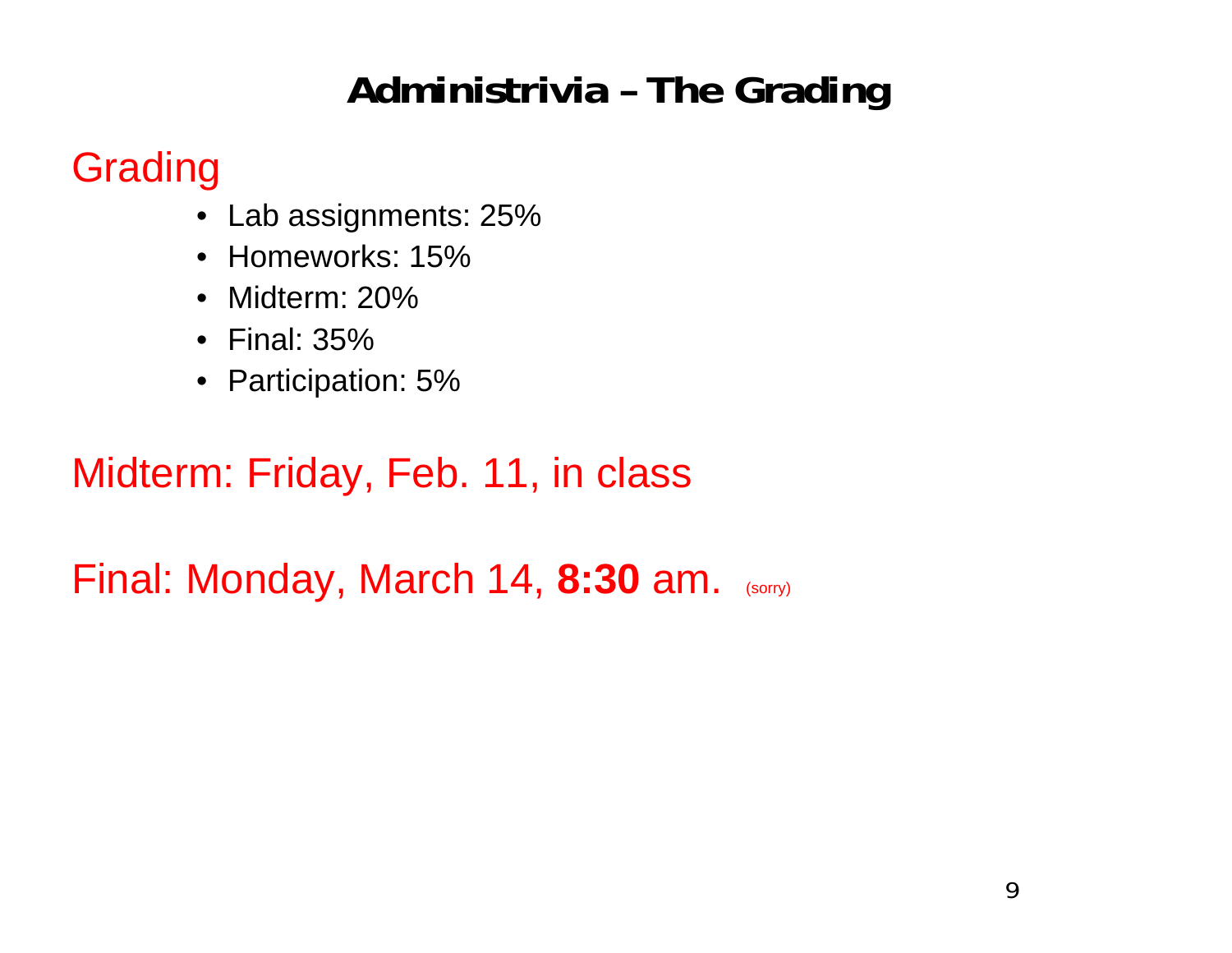## **Instruction set architectures**

![](_page_9_Figure_1.jpeg)

- $\blacksquare$ **Interface between hardware and software** 
	- —————————————— abstraction: hide HW complexity from the software through a set of simple operations and devices

```
add, mul, and, lw, ...
```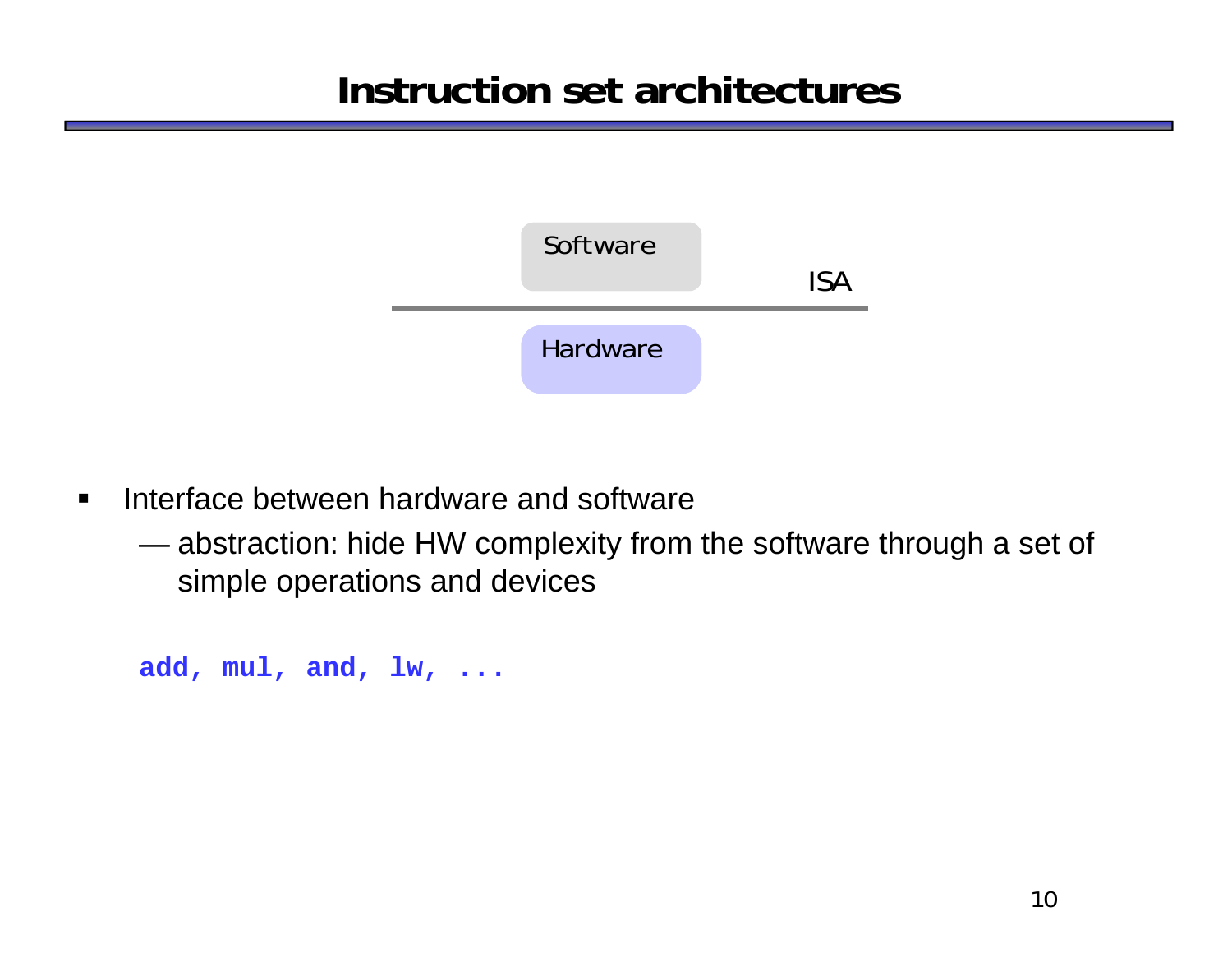## **MIPS**

- $\blacksquare$  In this class, we'll use the MIPS instruction set architecture (ISA) to illustrate concepts in assembly language and machine organization
	- Of course, the concepts are not MIPS-specific
	- —MIPS is just convenient because it is real, yet simple (unlike x86)
- $\blacksquare$  The MIPS ISA is still used in many places today. Primarily in embedded systems, like:
	- Various routers from Cisco
	- —— Game machines like the <u>Nintendo 64</u> and <u>Sony Playstation 2</u>

![](_page_10_Picture_7.jpeg)

![](_page_10_Picture_8.jpeg)

![](_page_10_Picture_9.jpeg)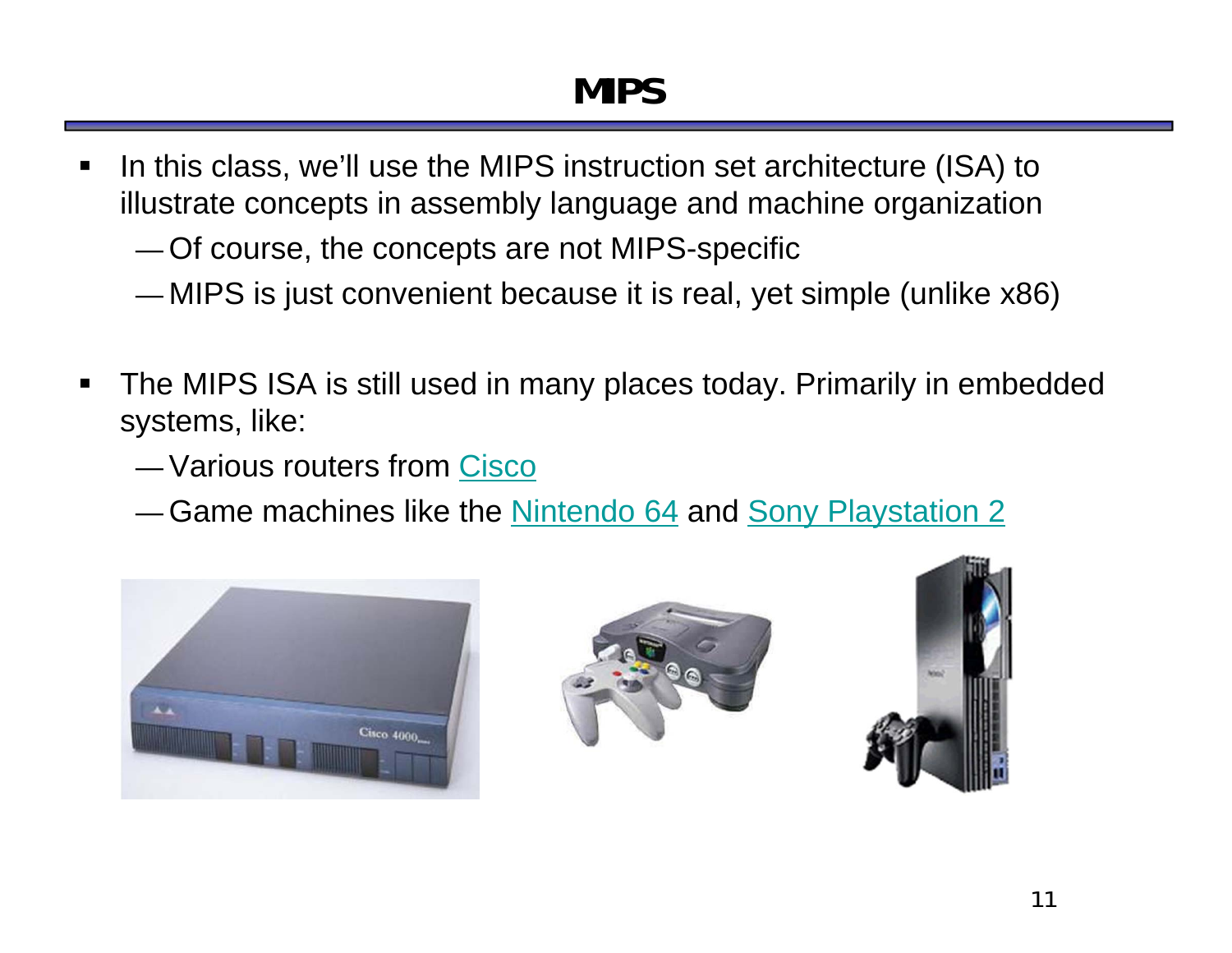**From C to Machine Language**

![](_page_11_Figure_1.jpeg)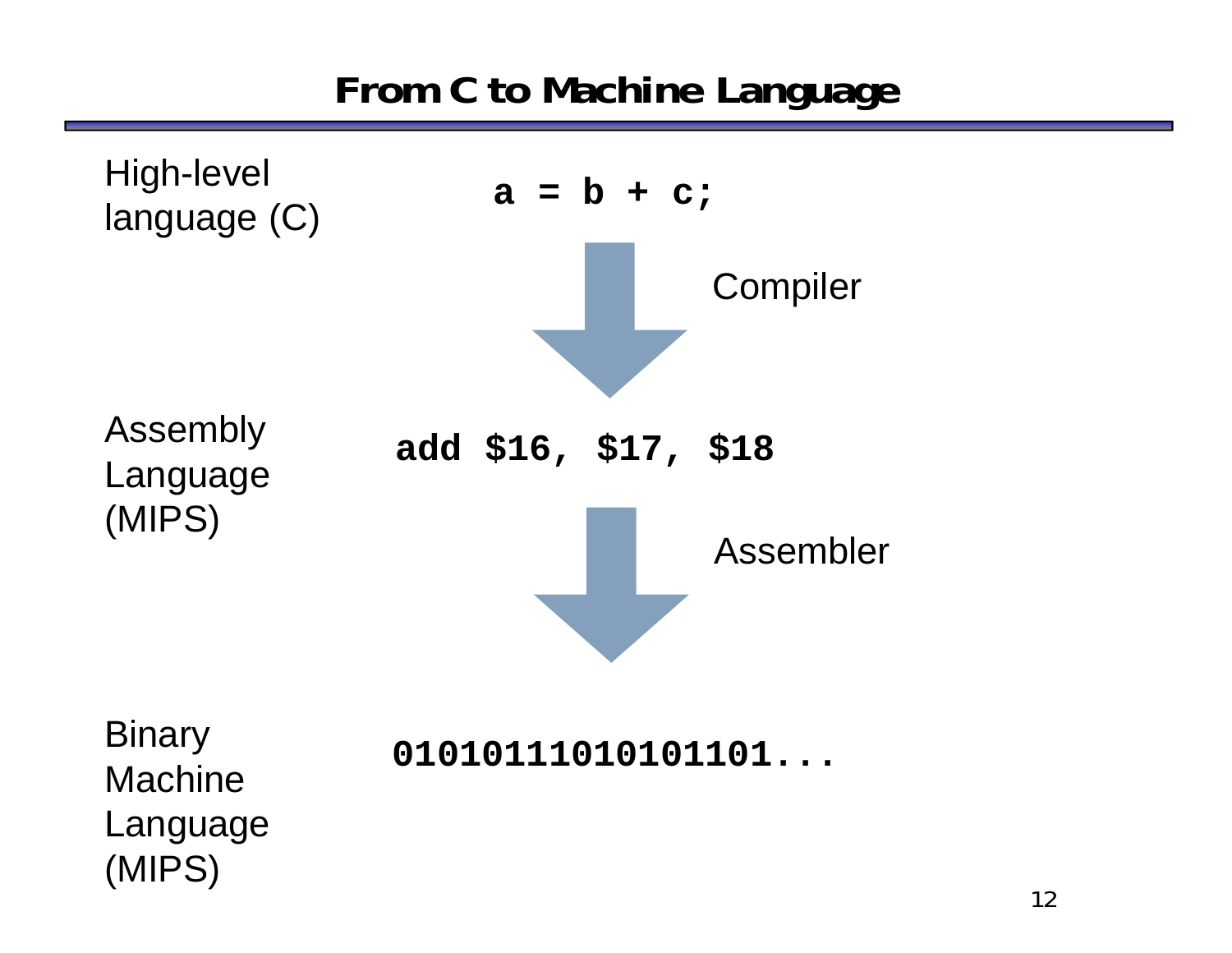## **What you will need to learn soon**

- $\blacksquare$  You must become "fluent" in MIPS assembly: — Translate from C to MIPS and MIPS to C
- $\blacksquare$ Example problem: Write a recursive function

Here is a function pow that takes two arguments (n and m, both 32-bit numbers) and returns n<sup>m</sup> (i.e., n raised to the m<sup>th</sup> power).

```
intpow(int n, int m) {
if (m == 1)return n;
return n * pow(n, m-1);}
```
Translate this into a MIPS assembly language function.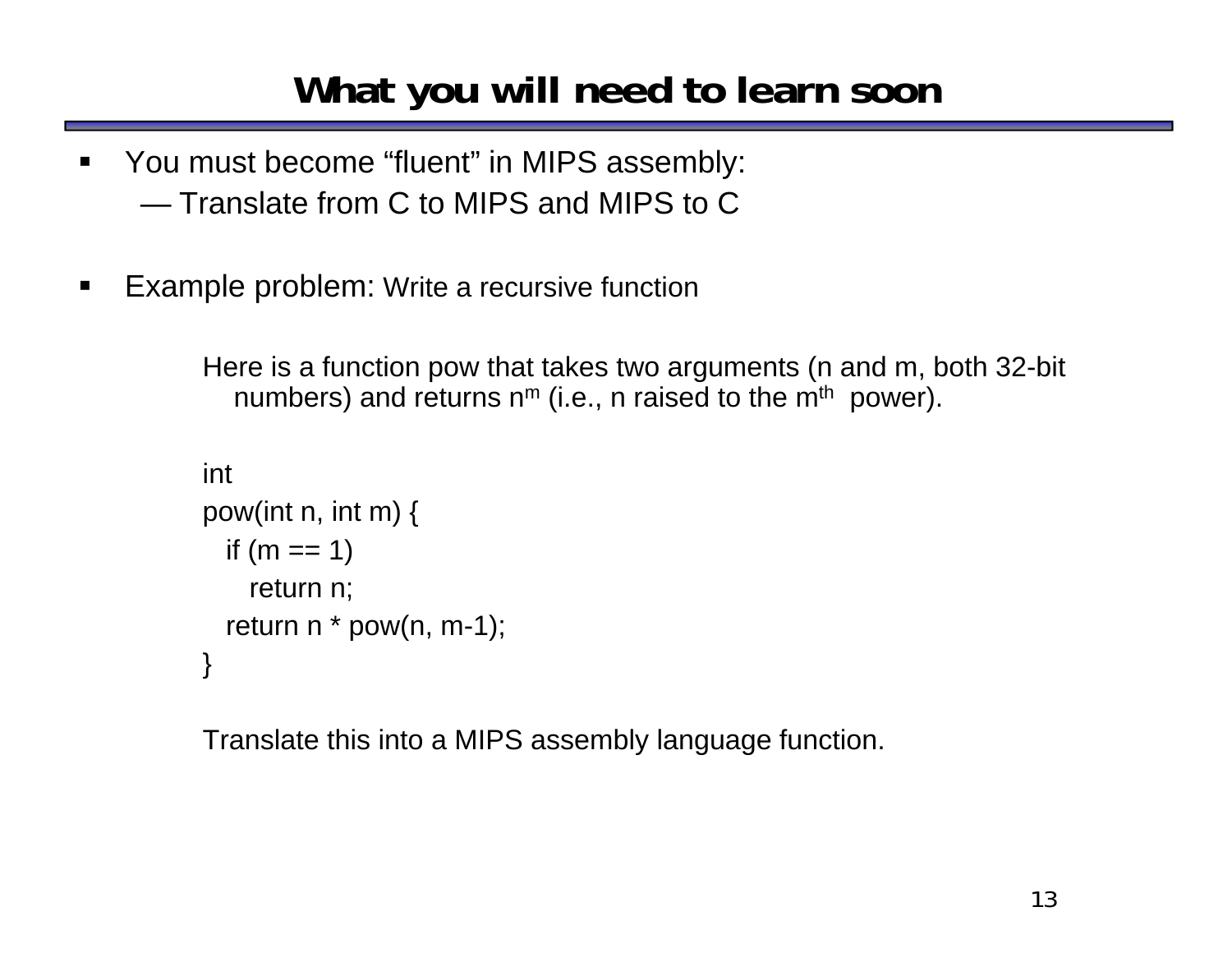## **Instruction Execution Engines**

Computers are instruction execution engines that endlessly run the fetch/execute cycle

> Instruction FetchInstruction DecodeOperand Fetch Instruction Execute Result Return

This course explains in detail this logical process and how it is implemented in hardware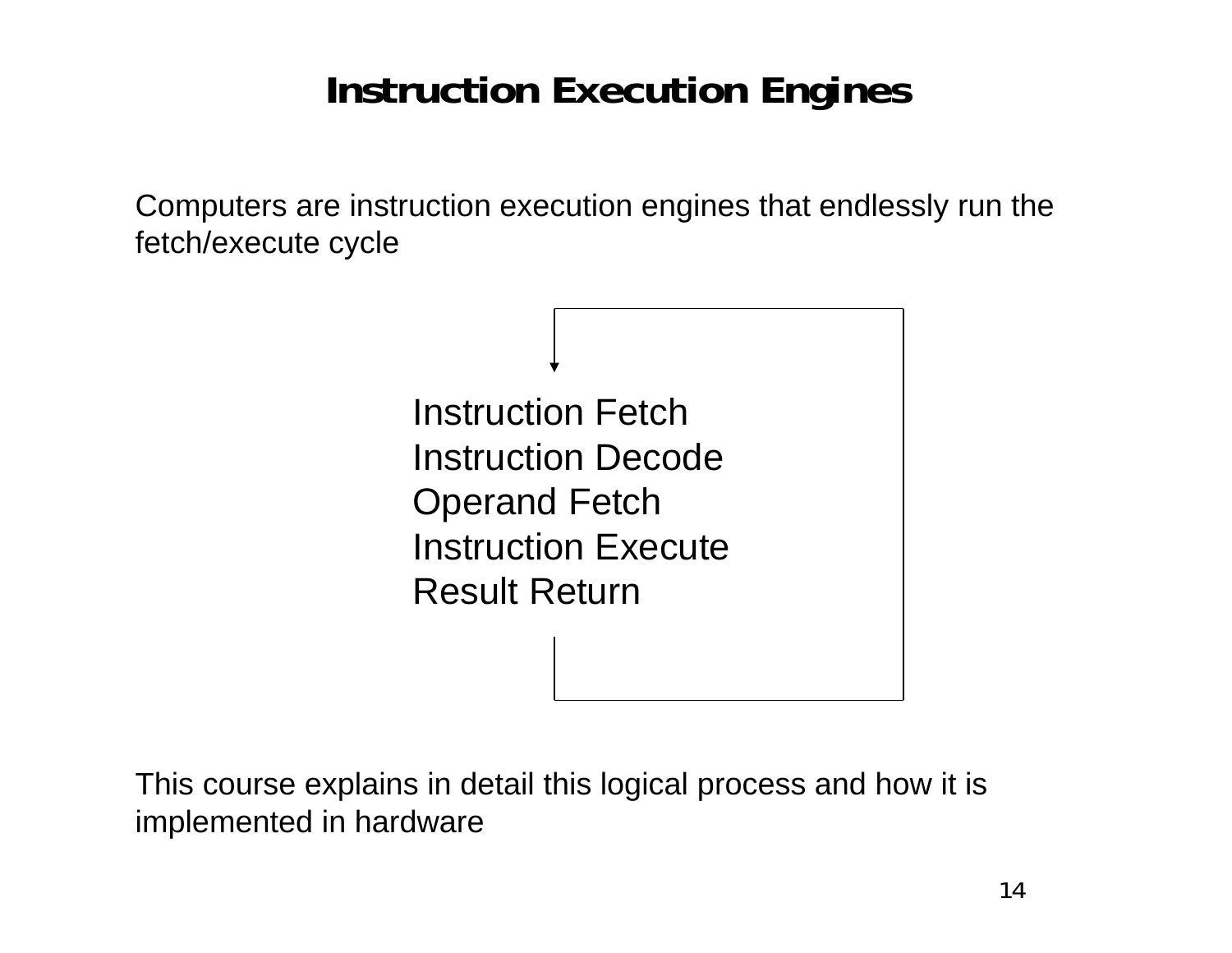## **MIPS: register-to-register, three address**

- $\blacksquare$  MIPS is a register-to-register, or load/store, architecture.
	- —The destination and sources must all be registers.
	- Special instructions, which we'll see soon, are needed to access main memory.
- $\blacksquare$ **MIPS uses three-address instructions for data manipulation.** 
	- Each ALU instruction contains a destination and two sources.
	- $-$  For example, an addition instruction (a = b + c) has the form:

![](_page_14_Figure_7.jpeg)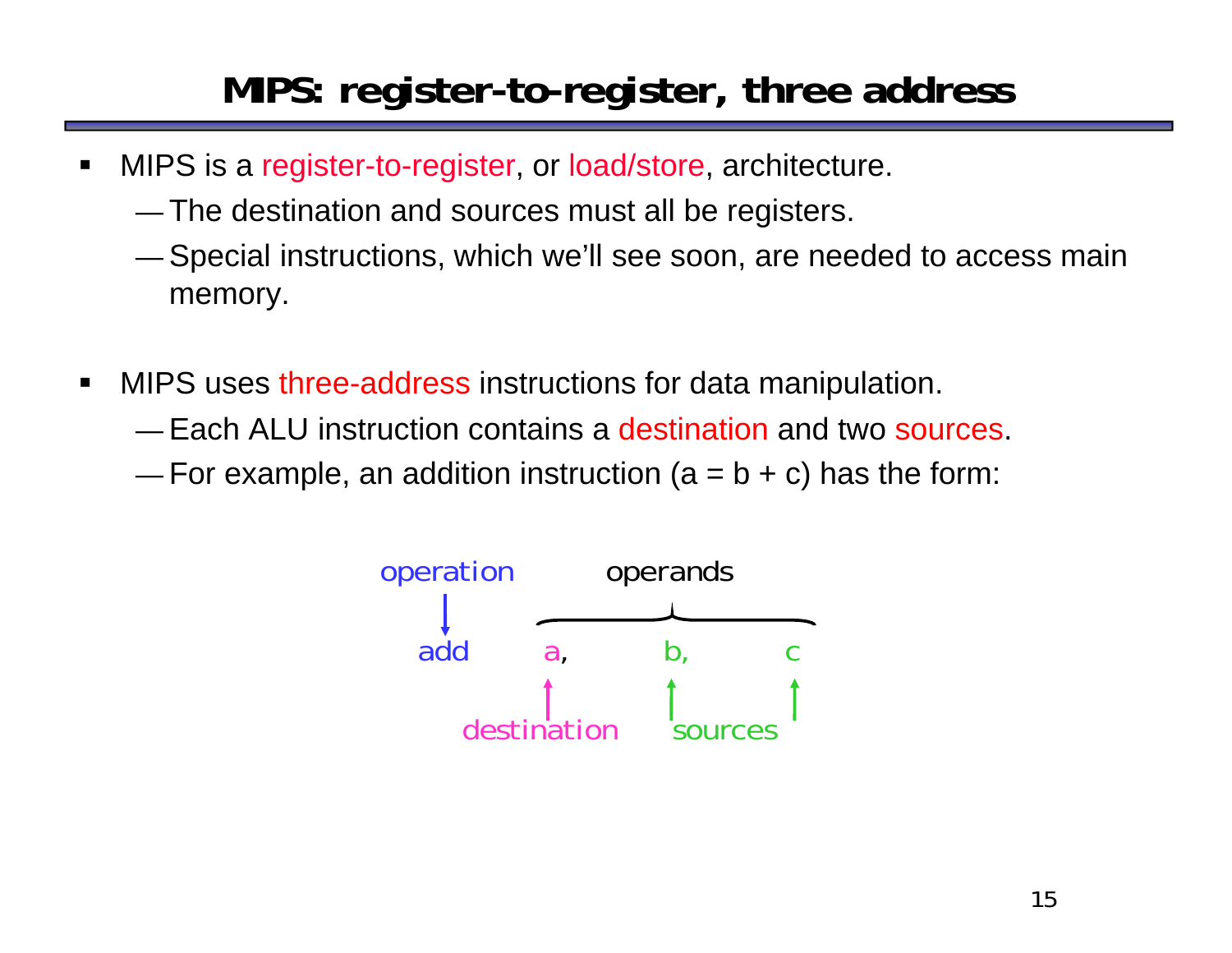## **MIPS register file**

- ш MIPS processors have 32 registers, each of which holds a 32-bit value.
	- — $-$  Register addresses are 5 bits long.
	- The data inputs and outputs are 32-bits wide.
- $\blacksquare$  More registers might seem better, but there is a limit to the goodness.
	- — $-$  It's more expensive, because of both the registers themselves as well as the decoders and muxes needed to select individual registers.
	- — $-$  Instruction lengths may be affected, as we'll see in the future.

![](_page_15_Figure_7.jpeg)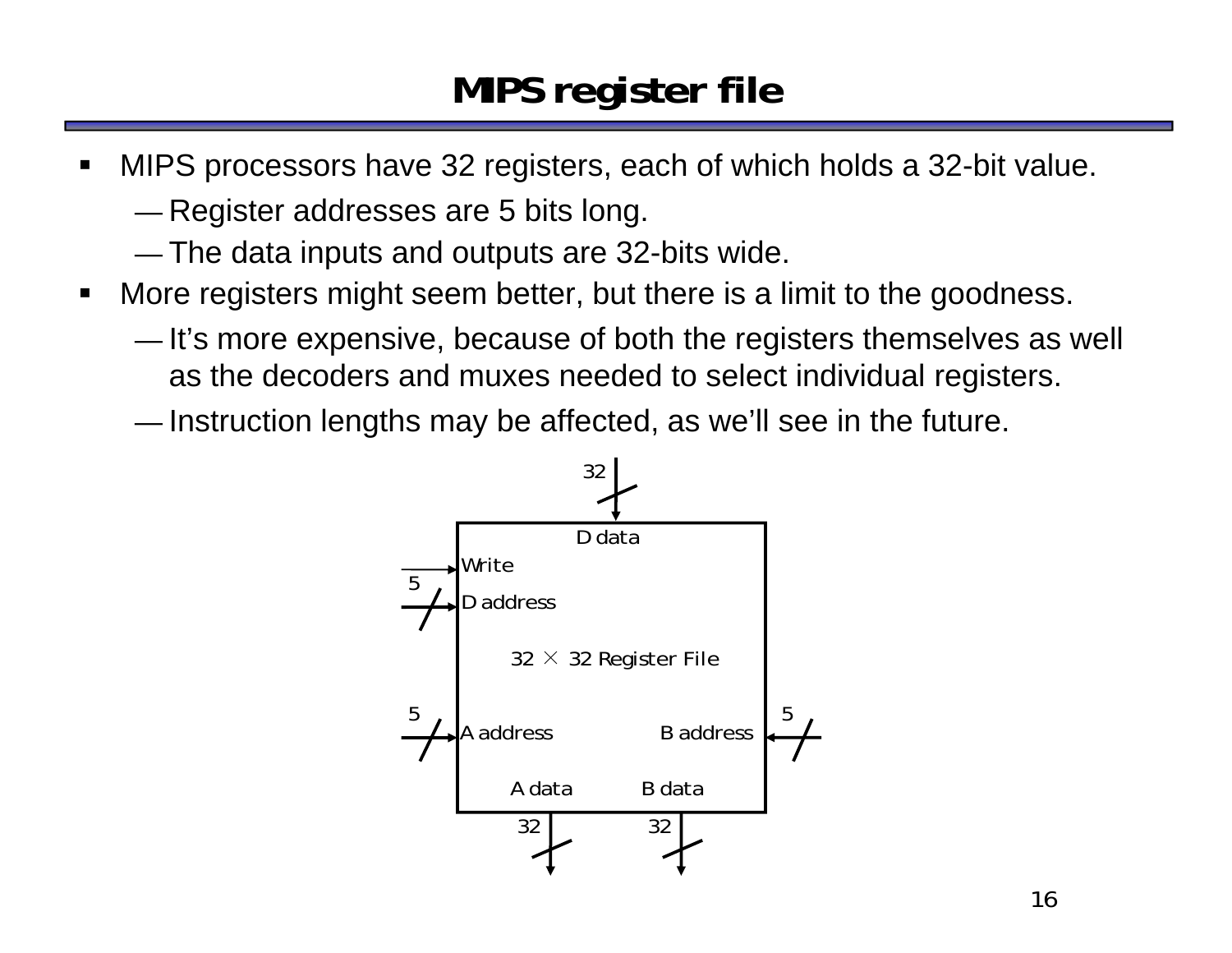#### **MIPS register names**

 $\blacksquare$ MIPS register names begin with a \$. There are two naming conventions: —By number:

#### \$0 \$1 \$2 … \$31

—By (mostly) two-character names, such as:

\$a0-\$a3 \$s0-\$s7 \$t0-\$t9 \$sp \$ra

- $\blacksquare$  Not all of the registers are equivalent:
	- — E.g., register \$0 or \$zero always contains the value 0 (go ahead, try to change it)
- $\blacksquare$  Other registers have special uses, by convention: —E.g., register \$sp is used to hold the "stack pointer"
- $\blacksquare$  You have to be a little careful in picking registers for your programs. —More about this later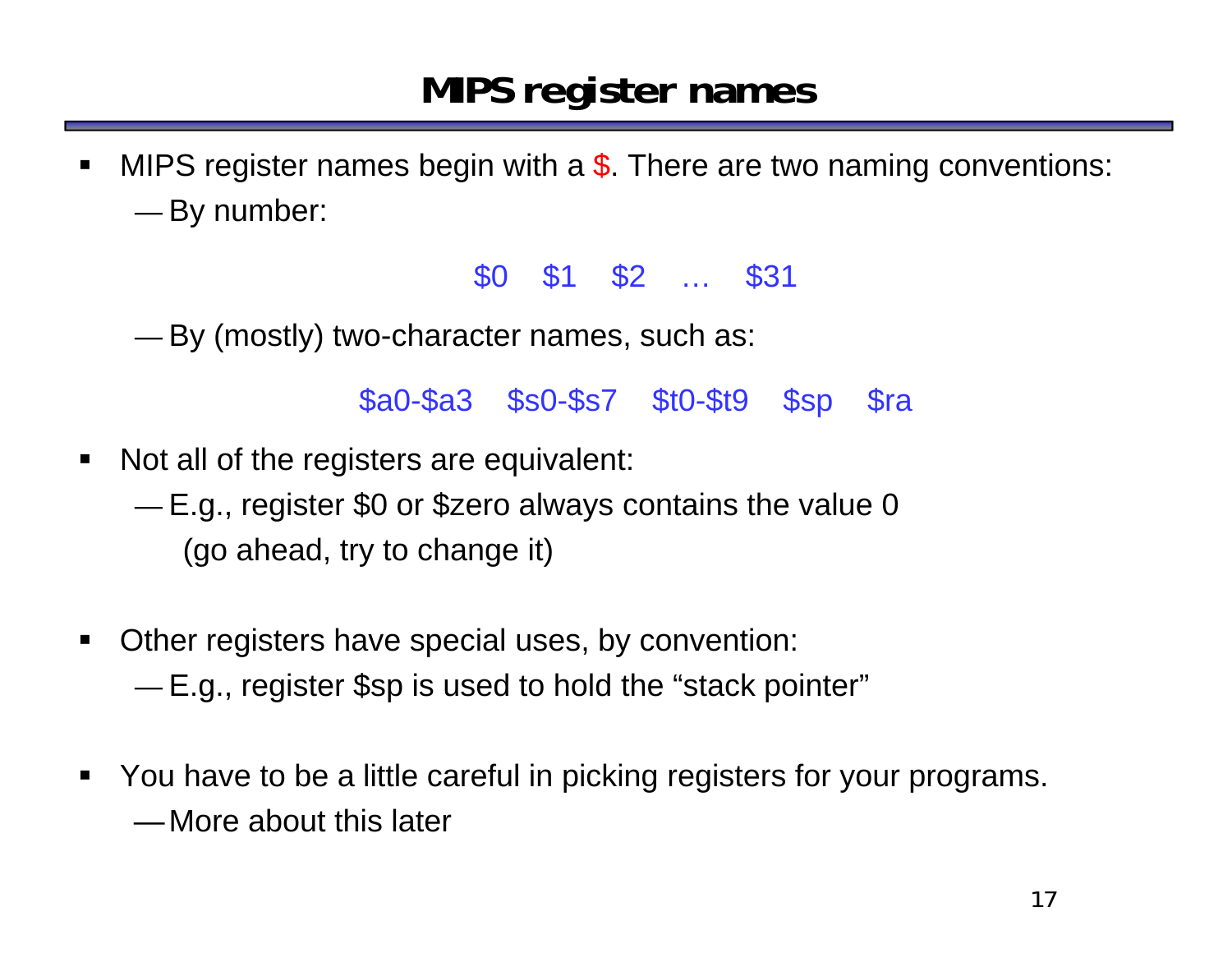## **Basic arithmetic and logic operations**

 $\blacksquare$ The basic integer arithmetic operations include the following:

add sub mul div

 $\blacksquare$ And here are a few logical operations:

and or xor

 $\blacksquare$ Remember that these all require three register operands; for example:

> **add \$t0, \$t1, \$t2 # \$t0 = \$t1 + \$t2 mul \$s1, \$s1, \$a0 # \$s1 = \$s1 x \$a0**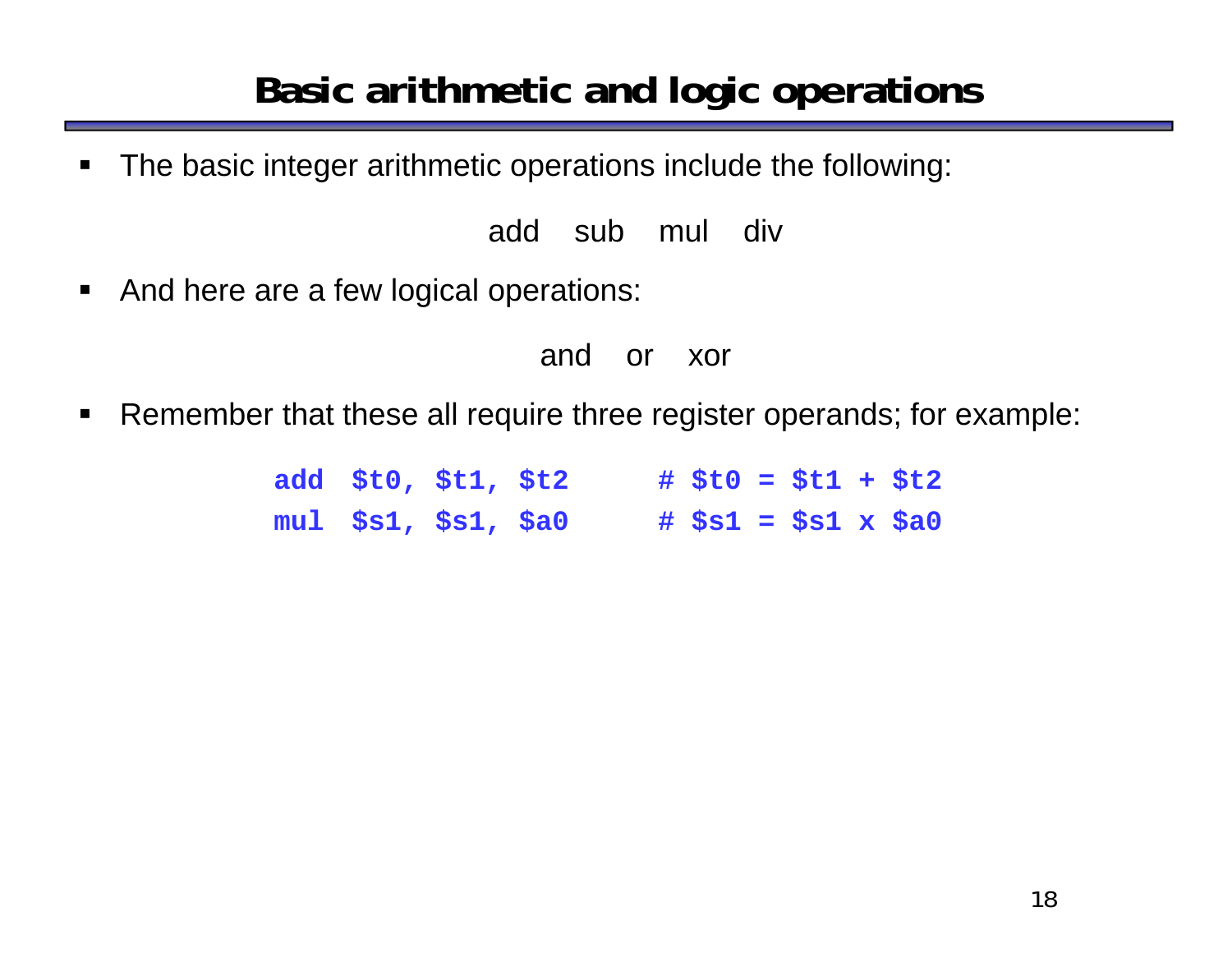ш More complex arithmetic expressions may require multiple operations at the instruction set level.

```
t0 = (t1 + t2) \times (t3 - t4)
```
**add \$t0, \$t1, \$t2 # \$t0 contains \$t1 + \$t2 sub \$s0, \$t3, \$t4 # Temporary value \$s0 = \$t3 - \$t4 mul \$t0, \$t0, \$s0 # \$t0 contains the final product**

- $\blacksquare$  Temporary registers may be necessary, since each MIPS instructions can access only two source registers and one destination.
	- — $-$  In this example, we could re-use \$t3 instead of introducing \$s0.
	- —But be careful not to modify registers that are needed again later.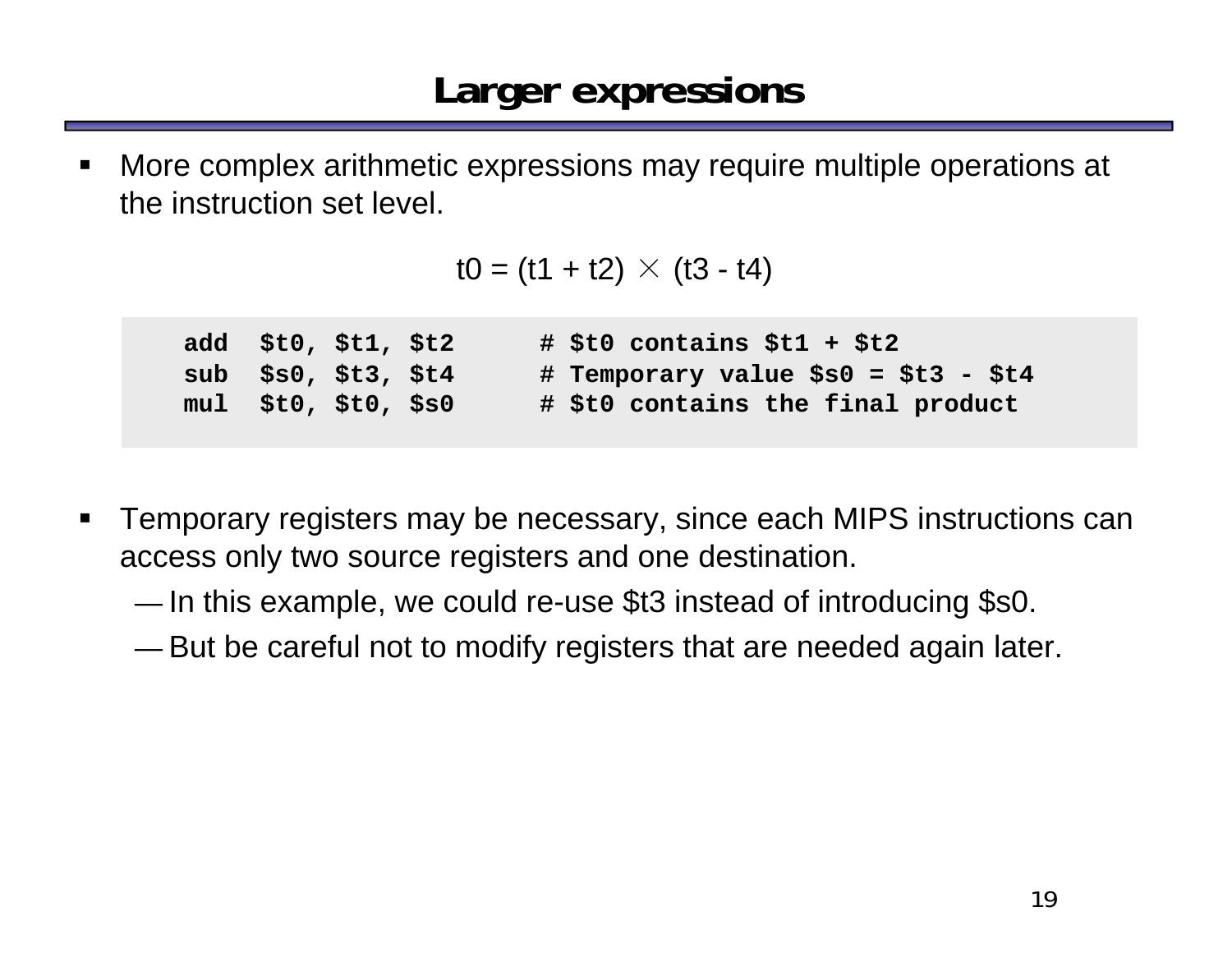### **Immediate operands**

- ш The ALU instructions we've seen so far expect register operands. How do you get data into registers in the first place?
	- — Some MIPS instructions allow you to specify a signed constant, or "immediate" value, for the second source instead of a register. For example, here is the immediate add instruction, addi:

**addi \$t0, \$t1, 4 # \$t0 = \$t1 + 4**

— $-$  Immediate operands can be used in conjunction with the  $$$ zero register to write constants into registers:

**addi \$t0, \$0, 4 # \$t0 = 4**

 $\blacksquare$  MIPS is still considered a load/store architecture, because arithmetic operands cannot be from arbitrary memory locations. They must either be registers or constants that are embedded in the instruction.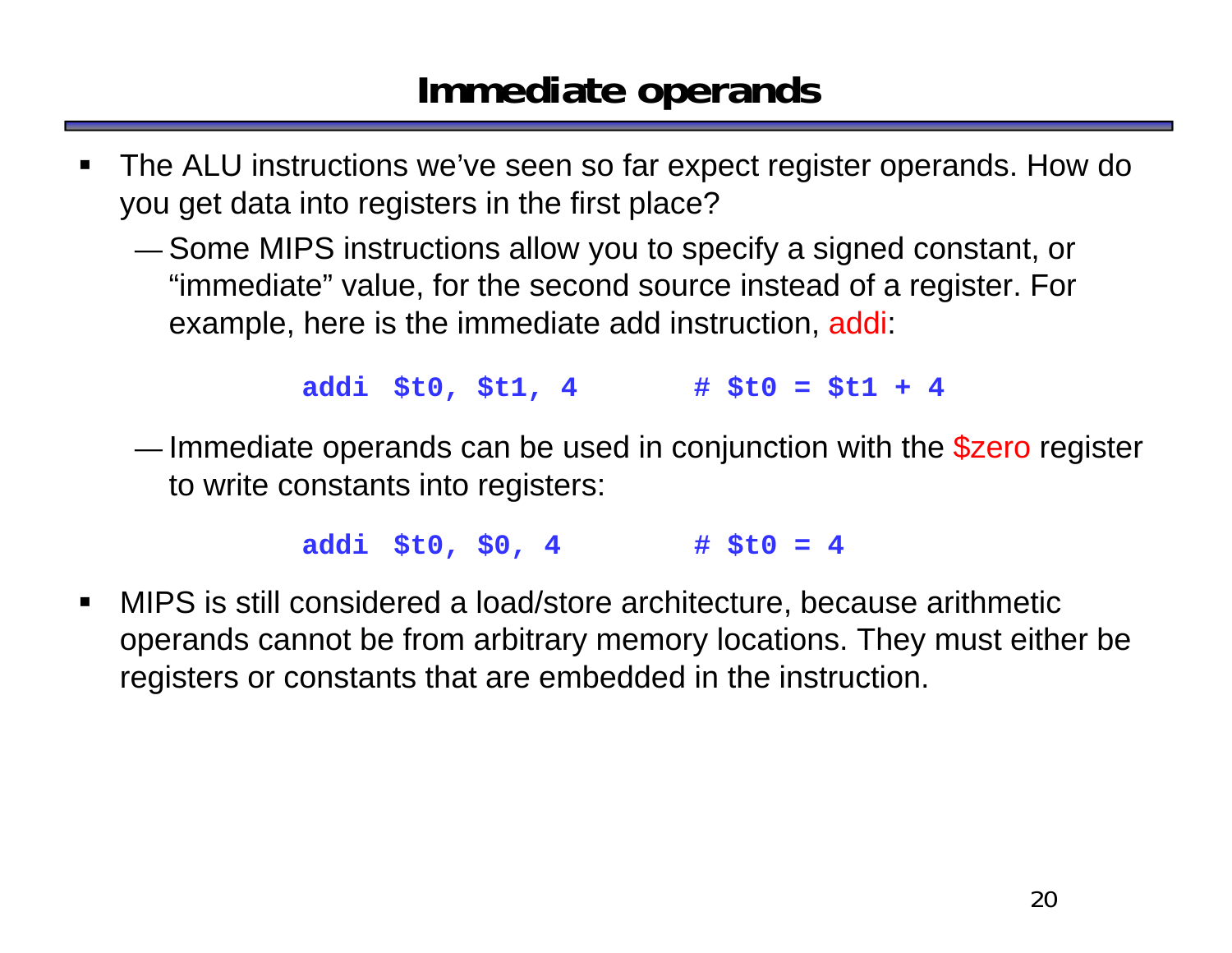### **We need more space!**

- ш Registers are fast and convenient, but we have only 32 of them, and each one is just 32-bits wide.
	- —That's not enough to hold data structures like large arrays.
	- We also can't access data elements that are wider than 32 bits.
- We need to add some main memory to the system!
	- —RAM is cheaper and denser than registers, so we can add lots of it.
	- — But memory is also significantly slower, so registers should be used whenever possible.
- $\blacksquare$  In the past, using registers wisely was the programmer's job.
	- — For example, C has a keyword "register" to mark commonly-used variables which should be kept in the register file if possible.
	- — $-$  However, modern compilers do a good job of using registers intelligently and minimizing RAM accesses.